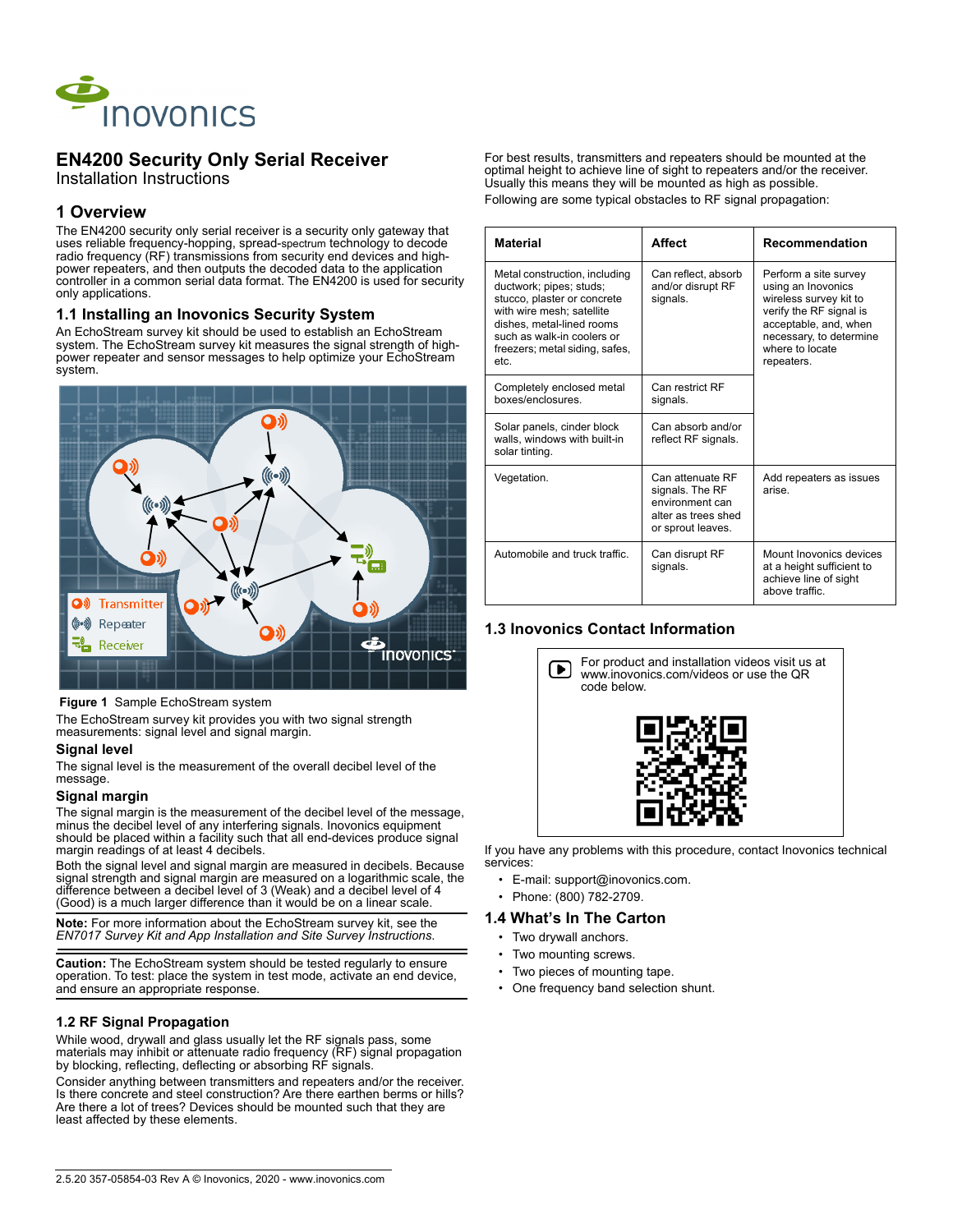### **1.5 EN4200 Security Only Serial Receiver Internal Components**



 **Figure 2** EN4200 serial receiver components

- 
- 
- **A** Housing release tab **B** Frequency band selection pins
- **C** Serial data port **D** Serial data terminal
- **E** Bottom cabling knockout **F** Side cabling knockout
- 
- **G** Transmit LED **H** Receive LED
	-
- **K** Tamper button spring
- **I** Decode LED **J** Reset button

## **1.6 EN4200 Security Only Serial Receiver Operation LEDs**

The following LEDs are used to monitor serial receiver operation: Transmit LED: Lit when the serial receiver is transmitting data to the application controller.

Receive LED: Lit when the serial receiver is receiving data from the application controller.

Decode LED: Lit when the serial receiver is decoding an RF transmission from another Inovonics device.

# **2 Installation and Startup**

### **2.1 Installation Notes**

- These products are designed to be maintained by professional security technicians.
- Products are tested for indoor use.
- Do not mount wireless smoke detectors, co detectors, initiating device transmitters or repeaters to removable surfaces, such as ceiling tiles.
- All products should be manually tested weekly.
- The EN4200 must be installed within 30 m (98.5 ft) of control unit.
- Low power transmitters shall be limited to a single initiating device.

## **2.2 Connect the Serial Cable**

**Caution:** Long cable runs should not be adjacent to high current power feeds. Keep cable lengths as short as possible to minimize cable capacitance. Measure voltage supply at the serial receiver to ensure power requirement is met for long cable runs.

- **1.** Connect a serial cable to either the serial data port or the serial data terminal. Cabling should meet the following specifications:
	- Four-conductor 20AWG (or larger) stranded-tinned copper with PVC insulation rated to 300 volts at 60°C (140°F). (Belden #8205, for example.)
- **2.** Route the cabling through either the bottom cabling knockout or the side cabling knockout.

## **2.3 Select the Frequency Band**

EchoStream products are able to use a range of radio frequencies, and are shipped from Inovonics set for your geographic area.

- The jumper will be set on the two pins marked NZ to set the frequency range to 921-928 MHz for New Zealand.
- The jumper will be set on the two pins marked AU to set the frequency range to 915-928 MHz for Australia.
- The jumper will be removed to set the frequency band to 902-928 MHz for North America.
- **1.** Ensure the frequency band is set for your geographic are.
- **2.** If the frequency band is not set for your geographic area, place a selection jumper on the appropriate frequency band selection pins to select Australia or New Zealand, or remove it for North America.

**Note:** Only devices set for use in North America are configured for UL installations.

**3.** If you have changed the frequency band and the device is powered on, press the reset button to complete configuration.

### **2.4 Mount the Serial Receiver**

**Caution:** Mount the EN4200 EchoStream serial receiver in a location removed from metal. Metal objects (duct work, wire mesh screens, boxes) will reduce RF range.

**Note:** A best practice is to ensure the EN4200 EchoStream serial receiver is mounted in an easily accessible location for future maintenance.

- **4.** Use the provided anchors and screws to mount the serial receiver in a location accessible for future maintenance.
- **5.** Close the serial receiver housing.

### **3 Specifications**

Housing dimensions: 6.38" x 3.60" x 1.10" (162.0 mm x 91.4 mm x 27.9 mm).

Weight: 133 g (4.7 oz).

Power requirement: 10-13.5 Vdc, 100 mA.

Radio: Inovonics EchoStream.

Operating frequency: 902-928 MHz (USA) 915-925 MHz (AUS) 921-928 MHz (NZ).

Operating environment: 0-60°C, (32-140°F) up to 90% relative humidity (non-condensing).

UL listings: UL 365, UL 636, UL 985, UL 1023, ULC/ORD-C1023-74, UL 1610, UL 1076, cUL.

**Note:** Inovonics supports recycling and reuse whenever possible. Please recycle these parts using a certified electronics recycler.

# **4 Television and Radio Interference**

This equipment has been tested and found to comply with the limits for a Class B digital device, pursuant to Part 15 of the FCC Rules. These limits are designed to provide reasonable protection against harmful interference in a residential installation. This equipment generates, uses and can radiate radio frequency energy and, if not installed and used in accordance with the instructions, may cause harmful interference to radio communications. However, there is no guarantee that interference will not occur in a particular installation. If this equipment does cause harmful interference to radio or television reception, which can be determined by turning the equipment off and on, the user is encouraged to try to correct the interference by one or more of the following measures:

- Reorient or relocate the receiving antenna
- Increase the separation between the equipment and receiver.
- Connect the equipment into an outlet on a circuit different from that to which the receiver is connected.
- Consult the dealer or an experienced radio/TV technician for help.

### **5 FCC Part 15 and Innovation, Science and Economic Development Canada (ISED) Compliance**

This device complies with part 15 of the FCC Rules, and ISED licenseexempt RSS standard(s). Operation is subject to the following two conditions: (1) this device may not cause interference, and (2) this device must accept any interference that may cause undesired operation of the device.

Le présent appareil est conforme aux CNR Innovation, Sciences et Développement économique Canada applicables aux appareils radio exempts de licence. L'exploitation est autorisée aux deux conditions suivantes: (1) l'appareil ne doit pas produire de brouillage, et (2) l'utilisateur de l'appareil doit accepter tout brouillage radioélectrique subi, même si le brouillage est susceptible d'en compromettre le fonctionnement.